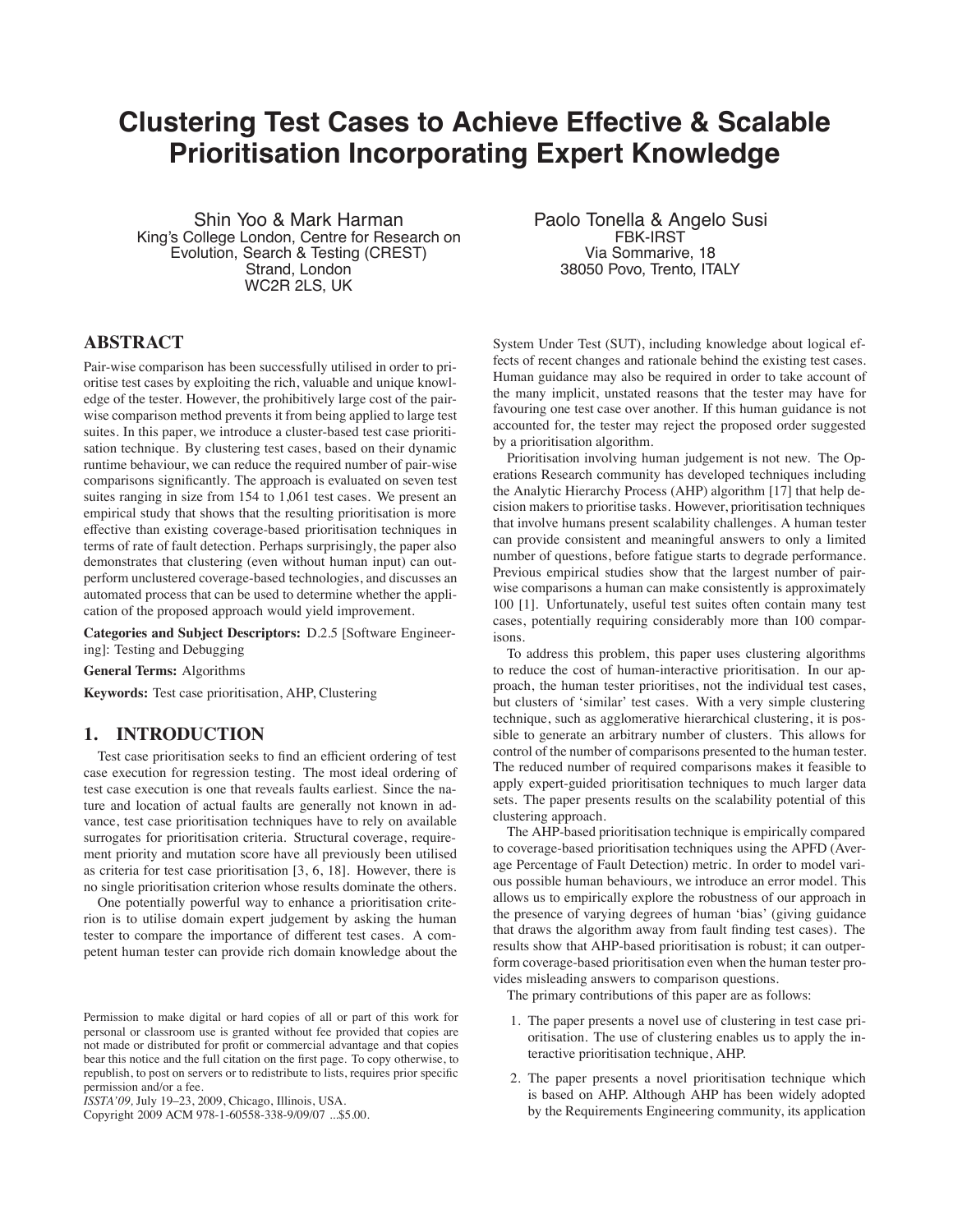in test case management is new. The results of the empirical study show that AHP-based prioritisation can outperform coverage-based prioritisation.

- 3. The paper presents a more realistic model of human behaviour by introducing an error model. Using the error model, we analyse the threshold consistency level required for human testers. The results show that our approach is robust. As the paper demonstrates, the technique can also provide guidelines on whether AHP-based prioritisation is appropriate for a testing project or not.
- 4. The paper presents an automated process that can determine whether the cluster-based prioritisation approach will be effective against a specific pair of SUT and test suite. Using this automated process, the human tester can decide whether committing human effort would be worthwhile for a particular testing task.

The rest of the paper is organised as follows. Section 2 introduces the cluster-based prioritisation technique used in the paper. Section 3 describes the Analytic Hierarchy Process and analyses the impact on cost that clustering can bring about. Section 4 explains the details of the empirical study, the results of which are presented in Section 5. Section 6 presents related work and Section 7 concludes.

# **2. CLUSTERING BASED PRIORITISATION**

## **2.1 Motivation**

A pair-wise comparison approach for prioritisation requires  $O(n^2)$ comparisons. While redundancy may make pair-wise comparison very robust, the high cost has prevented it from being applied to test case prioritisation. For example, AHP has been well studied in the Requirements Engineering field. The maximum number of comparisons a human can make consistently is approximately 100 [1]; above this threshold, inconsistency grows significantly, leading to reduced effectiveness.

In order to require less than 100 pair-wise comparisons, the test suite could contain no more than 14 test cases. Considering the scale of real world testing projects, the scalability issue presents a significant challenge. For example, suppose there are 1,000 test cases to prioritise; the total number of required pair-wise comparisons would be 499,500. It is clearly unrealistic to expect a human tester to provide reliable responses for such a large number of comparisons.

This paper aims to reduce the number of comparisons required for the pair-wise comparison approach through the use of clustering. Instead of prioritising individual test cases, clusters of test cases are prioritised using techniques such as AHP. From the prioritised clusters, the ordering between individual test cases is then generated.

# **2.2 Clustering Criterion**

The clustering process partitions objects into different subsets so that objects in each group share common properties. The clustering criterion determines which properties are used to measure the commonality. When considering test case prioritisation, the ideal clustering criterion would be the similarity between the faults detected by each test case. However, this information is inherently unavailable before the testing task is finished. Therefore, it is necessary to find a surrogate for this, in the same way as existing coveragebased prioritisation techniques turn to surrogates for fault-detection capabilities.

In this paper we utilise dynamic execution traces of each test case as a surrogate for the similarity between features tested. Execution of each test case is represented by a binary string. Each bit corresponds to a statement in the source code. If the statement has been executed by the test case, the digit is 1; otherwise it is 0. The similarity between two test cases is measured by the distance between two binary strings using Hamming distance.

# **2.3 Clustering Method**

We use a simple agglomerative hierarchical clustering technique. Its pseudo-code is described in Algorithm 1 below:

**Algorithm 1:** Agglomerative Hierarchical Clustering **Input:** A set of *n* test cases, *T*

**Output:** A dendrogram, *D*, representing the clusters

- (1) Form *n* clusters, each with one test case
- (2)  $C \leftarrow \{\}$ <br>(3) Add clu
- 
- (3) Add clusters to *C* Insert *n* clusters as leaf node into *D*
- (5) **while** there is more than one cluster
- (6) Find a pair of clusters with minimum distance
- (7) Merge the pair into a new cluster, *cnew*
- (8) Remove the pair of test cases from *C*
- 
- (9) Add  $c_{new}$  to *C*<br>(10) Insert  $c_{new}$  as a Insert  $c_{new}$  as a parent node of the pair into  $D$
- (11) **return** D

The resulting dendrogram is a tree structure that represents the arrangement of clusters. Figure 1 shows an example dendrogram. It is possible to generate *k* clusters for any *k* in [1, *n*] by cutting the tree at different heights.





### **2.4 Interleaved Clusters Prioritisation**

Prioritisation of a clustered test suite is a different problem from the traditional test case prioritisation problem. Two separate layers of prioritisation are required in order to prioritise a clustered test suite. *Intra-cluster* prioritisation is prioritisation of test cases that belong to the same cluster, whereas *inter-cluster* prioritisation is prioritisation of clusters. This paper introduces the Interleaved Clusters Prioritisation (ICP) process that uses both layers of prioritisation.

It would be more advantageous to *interleave* clusters of test cases than to execute an entire cluster before executing the next. The latter approach would result in repeatedly executing similar parts of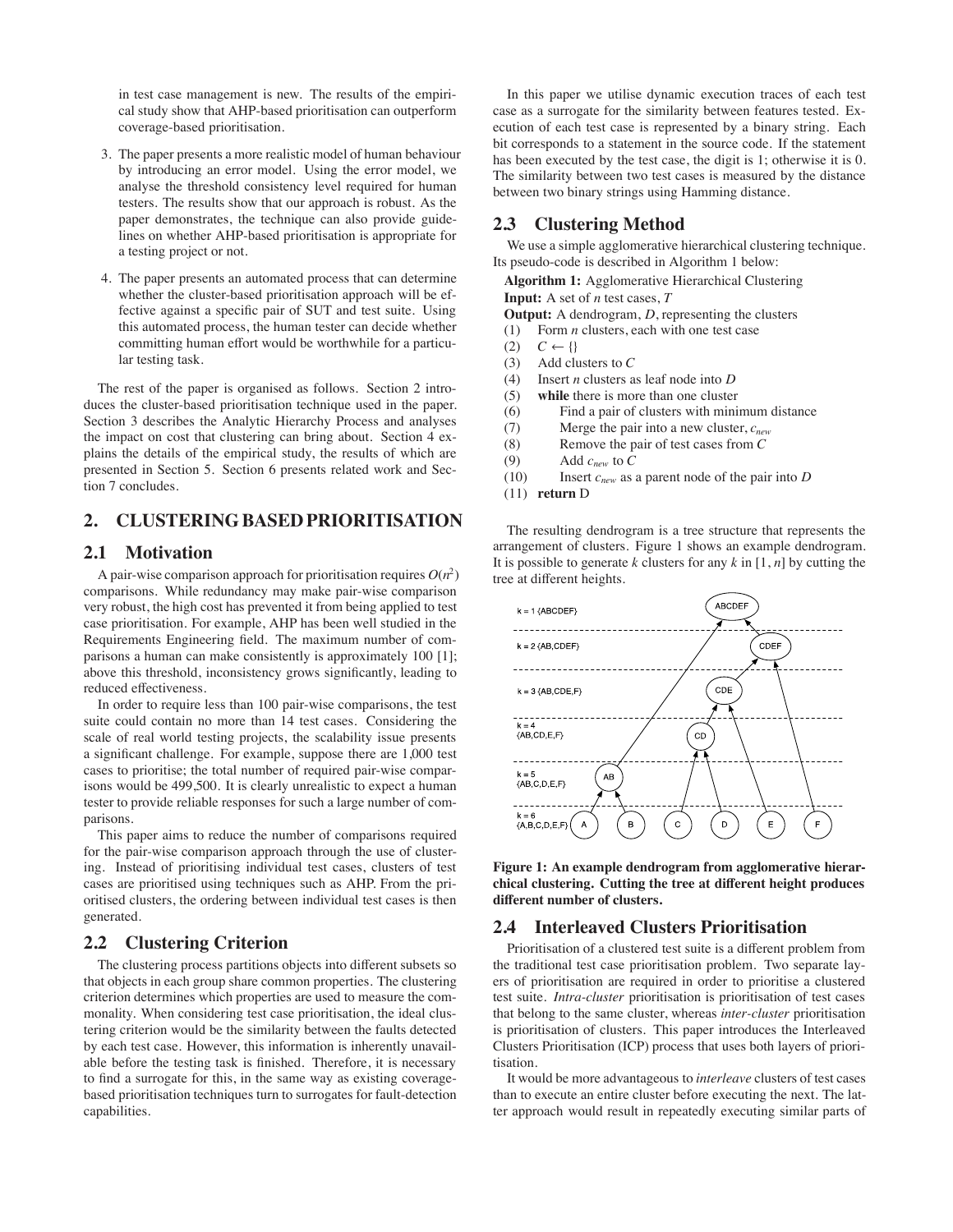SUT before the prioritisation technique chooses the next cluster; if these test cases reveal similar sets of faults, the rate of fault detection would be less than ideal because the prioritisation technique will reveal a similar set of faults repeatedly. The former approach will avoid this by switching clusters whenever it chooses the next test case.

In ICP, intra-cluster prioritisation is performed first. Based on the results of intra-cluster prioritisation, each cluster is assigned a test case that represents the cluster. Using these representatives, ICP performs inter-cluster prioritisation. The final step is to interleave prioritised clusters using the results of both intra- and inter-cluster prioritisation.

More formally, suppose a test suite *T S* is clustered into *k* clusters,  $C_1, \ldots, C_k$ . After intra-cluster prioritisation, we obtain ordered sets of test cases,  $OC_1, \ldots, OC_k$ . Let  $OC_i(j)$  be the *j*th test case in cluster  $OC_i$ . Each ordered set  $OC_i$  is then represented by  $OC_i(1)$  in the inter-cluster prioritisation, which will produce *OOC*, an ordered set of  $OC_i(1 \le i \le k)$ . Let  $OOC_i$  be the *i*th cluster in *OOC*. The interleaving process is described in pseudo-code in Algorithm 2.

**Algorithm 2:** Interleaved Clusters Prioritisation

**Input:** An ordered set of *k* ordered clusters, *OOC*

- **Output:** An ordered set of test cases, *OTC*
- $(1)$  *OTC* = <>
- (2)  $i \leftarrow 1$ <br>(3) while
- while *OOC* is not empty
- (4) Append  $OOC_i(1)$  to  $OTC$ <br>(5) Remove  $OOC_i(1)$  from O
- (5) Remove  $OOC_i(1)$  from  $OOC_i$ <br>(6) **if**  $OOC_i$  is empty **then** Remov
- if  $OOC_i$  is empty **then** Remove  $OOC_i$  from  $OOC$
- (7)  $i \leftarrow (i + 1) \mod k$ <br>(8) **return** *OOC*
- (8) **return** *OOC*

For example, given  $OOC = \langle t_3, t_1 \rangle, \langle t_4, t_2 \rangle, \langle t_5 \rangle$ , the result of Algorithm 2 will be a sequence of test cases,  $\lt t_3$ ,  $t_4$ ,  $t_5$ ,  $t_1$ ,  $t_2$   $\gt$ . Note that ICP does not presume any specific choice of prioritisation technique. Any existing test case prioritisation technique can be used for either intra-cluster or inter-cluster prioritisation.



**Figure 2: Plot of average number of pair-wise comparisons required for** *k* **cluster-based prioritisation of 100 test cases.**

Number of Clusters

## **2.5 Cost of Pair-wise Comparisons**

Since pair-wise comparisons require human intervention, the cost of any pair-wise comparison approach largely depends on the number of comparisons required. When the pair-wise comparison approach is used both for intra- and inter-cluster prioritisation, the number of comparisons required for ICP is the sum of the cost of intra-cluster prioritisation and inter-cluster prioritisation. Given a test suite of size *n* clustered into *k* clusters, each cluster contains  $\frac{n}{k}$  test cases on average. The average number of comparisons for intra-cluster prioritisation is  $k \cdot \frac{1}{2} \frac{n}{k} (\frac{n}{k} - 1)$ . The number of comparisons of inter-cluster prioritisation is computed simply as  $\frac{k(k-1)}{2}$ . Therefore, the average total cost of pair-wise ICP for a test suite of size *n* and *k* clusters,  $C(n, k)$ , is  $\frac{k(k-1)}{2} + k \cdot \frac{\frac{n}{k}(\frac{n}{k}-1)}{2}$ .

For all positive *n*, there exists a specific value of *k* that minimises *C*(*n*, *k*). Figure 2 illustrates *C*(*n*, *k*) when  $n = 100$  and  $1 \le k \le$ *n*. The maximum cost, with no clustering, is 4,950 comparisons. With clustering, the minimum cost is 381 when  $k = 17$ . While the reduction is by an order of magnitude, the minimum cost of 381 is still too expensive for a human tester to consider.

To further reduce the cost, ICP used in the paper is hybridised so that intra-cluster prioritisation uses the traditional coverage-based greedy prioritisation algorithm. The human tester is only involved with inter-cluster prioritisation. The cost of hybrid approach is, therefore, only the number of comparisons required for inter-cluster prioritisation, which is  $C(n, k) = \frac{k(k-1)}{2}$ . To ensure that fewer than 100 comparisons are required, we use hybrid-ICP with  $k = 14$ throughout the paper, which results in 91 comparisons.

#### **2.6 Suitability Test**

ICP is most effective when the result of clustering is semantically significant, i.e. test cases that execute similar parts of SUT belong to the same cluster. As *k* decreases, the semantic significance of clustering is also diminished, since eventually the clustering algorithm will start to place semantically different test cases in the same cluster. Therefore, hybrid ICP with  $k = 14$  may not work well with every test suite/SUT combination.

Since any form of human involvement in test case prioritisation is a significant commitment, applying hybrid ICP to a combination of test suite and SUT that is not suitable would be a waste of resources. A decision is required as to whether it is worth applying the hybrid ICP. To support this decision making process, we propose an automated suitability test that does not require human judgement. The test is an automated ICP, fully based on structural coverage. Both intra- and inter-cluster prioritisation is performed based on structural coverage. It also uses fault detection information using faults that belong to the AR (Already Revealed) fault set. If the result of the test is not worse than traditional coveragebased prioritisation techniques, it would confirm that clustering is not detrimental to the performance of ICP, in which case replacing inter-cluster prioritisation with the pair-wise comparison approach is likely to have a positive impact on the rate of fault detection with the unknown faults that belong to the TBR (To Be Revealed) fault set.

# **3. ANALYTIC HIERARCHY PROCESS**

## **3.1 Definition**

In order to prioritise *n* items, AHP requires all possible pair-wise comparisons between *n* items. Comparisons are represented using the scale of preference described in Table 1.

Note that the preference relation is not necessarily transitive. The decision maker is entitled to give answers such as  $A > B$ ,  $B > C$  and  $C > A$ . In other words,  $p_{ik}$  is not necessarily equal to  $p_{ii} \cdot p_{ik}$ . This lack of transitivity in the preference relation allows AHP to cope with inconsistencies given by the decision maker. However, these inconsistencies are mitigated by the high redundancy available due to multiple comparisons. By definition, the scale is a ratio-based measurement. That is, given  $p_{ij}$ ,  $p_{ji}$  is defined as  $\frac{1}{p_{ij}}$ .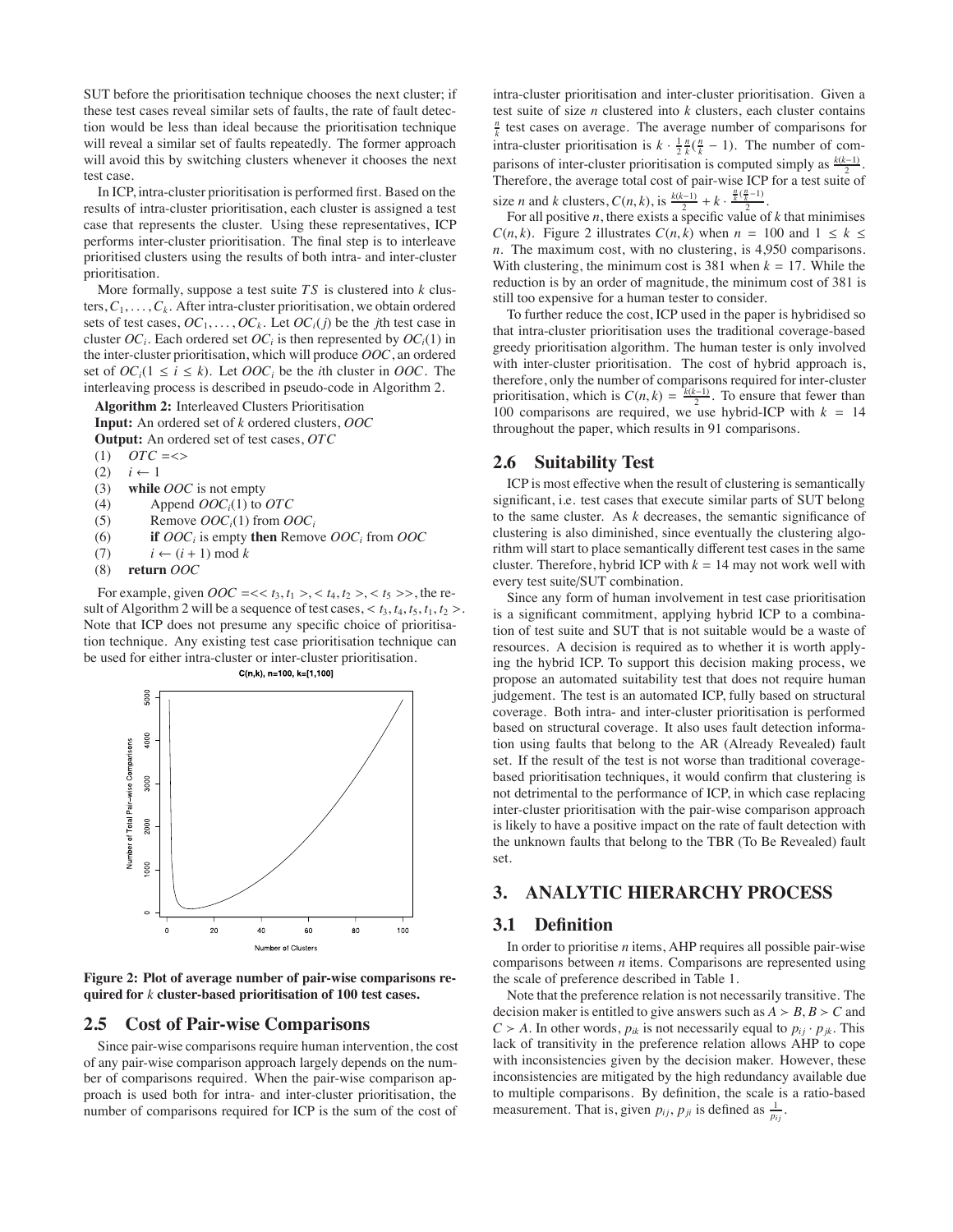$p_{ij}$  Preference

- 1 *i* is equally preferable to *j*
- 3 *i* is slightly preferable over *j*
- 5 *i* is strongly preferable over *j*
- $i$  is very strongly preferable over  $j$
- 9 *i* is extremely preferable over *j*

**Table 1: Scale of preference used in the comparison matrix of AHP**



**Figure 3: Hierarchy between comparison criteria for AHP**

The result of comparisons are combined in an *n* by *n* matrix, *M*. Naturally,  $M(i, i) = 1(1 \le i \le n)$ . For the rest:

$$
\forall i (1 \le i \le n) \forall j (1 \le j \le n \land i \ne j), M(i, j) = p_{ij}
$$

The priority weighting vector  $E$  is the eigenvector of a matrix *M*' , which is calculated from *M* by normalising over the columns. *E* is calculated by taking the average across rows of *M*' :

$$
M'(i, j) = \frac{M(i, j)}{\sum_{1 \le k \le n} M(i, k)}
$$

$$
E_i = \frac{\sum_{1 \le k \le n} M(k, i)}{n}
$$

It is also possible to construct a hierarchy of multiple criteria [17]. To illustrate how this hierarchical AHP is achieved, suppose that AHP is used to select the programming language that will be used to implement a system. Management cares about expected completion time, performance of implemented system and programmers' skill in each language. If the candidate languages are {Java, C, Python}, then the hierarchy of criteria is as in Figure 3. First, programming languages are evaluated against each criterion in the middle level. This produces a set of priority weighting vectors, *V*. Second, the criteria in the middle level are prioritised, i.e., the relative importance between completion time, performance and skill level is determined using AHP. This produces another priority weighting vector, *E*. The final weighting vector is calculated by calculating the weighted sum of the vectors in *V*; for each criterion, the weight is given by *E*.

#### **3.2 User Model**

The approach proposed in this paper will be evaluated with respect to an 'ideal user model' and more 'realistic user' model that simulates human errors. The *ideal* user provides comparisons that are consistent with the real fault detection capability of test cases. While this may be over-optimistic, it provides an upper limit on the effectiveness of cluster-based test case prioritisation using AHP.

Since AHP allows the user to compare two entities with degrees of preference rather than simple binary relations, the ideal user model needs to consider how to quantitatively differentiate the relative importance of test cases. Previous work using human input for test case prioritisation only required binary relations, which are obtained by checking which test case detects more faults than the other. We derive varying degrees of relative importance by checking how much difference there is between the number of faults detected by two test cases.

Suppose two test cases  $t_A$  and  $t_B$  are being compared. Let  $n_A$  be the number of faults detected by  $t_A$ , and  $n_B$  by  $t_B$ . The 'ideal' user model used in the paper sets the scale of preference between  $t_A$  and  $t_B$ ,  $p_{AB}$ , as shown in Table 2.

| Condition                            | $p_{AB}$ | Description                |  |  |  |  |  |  |  |  |
|--------------------------------------|----------|----------------------------|--|--|--|--|--|--|--|--|
| $n_A = n_R$                          |          | Equal                      |  |  |  |  |  |  |  |  |
| $n_A > 0$ and $n_R = 0$              |          | Very Strongly prefer $t_A$ |  |  |  |  |  |  |  |  |
| $n_A > 0$ , $n_B > 0$ , $n_A > 3n_B$ |          | 9 Extremely prefer $t_A$   |  |  |  |  |  |  |  |  |
| $n_A > 0, n_B > 0, n_A \geq 2n_B$    |          | Very Strongly prefer $t_A$ |  |  |  |  |  |  |  |  |
| $n_A > 0, n_B > 0, n_A \ge n_B$      |          | 5 Strongly prefer $t_A$    |  |  |  |  |  |  |  |  |
| $p_{BA} =$                           |          |                            |  |  |  |  |  |  |  |  |

**Table 2: Scale of preference for the ideal user model**

For a more realistic user model, we introduce a model of human error. Suppose that test case  $t_A$  and  $t_B$  are being compared with the result of  $p_{AB}$ . Let  $p'_{AB}$  be the result with error. There are eight types of errors; Table 3 shows all eight types of error.

Errors of type 1 and 2 occur when a human tester claims that two test cases are equally important, when in fact one of them is more important than the other. Errors of type 3 and 4 occur when a human tester claims that a test case is more important than the other, when in fact it is the opposite. Errors of type 5 and 6 occur when a human tester claims that a test case is more important than the other when in fact they are equally important. Finally, errors of type 7 and 8 occur when a human tester correctly claims the inequality relation between two test cases, but answers the ratio of relative importance incorrectly. In order to only include errors that mean the human judgement is definitely wrong, only errors of type 1 to 6 are considered in the empirical studies.

|                | Type Original | Error                                   |
|----------------|---------------|-----------------------------------------|
| -1             | $p_{AB} > 1$  | $p'_{AB} = 1$                           |
| 2              | $p_{AB}$ < 1  | $p'_{AB} = 1$                           |
| 3              | $p_{AB} > 1$  | $p'_{AB}$ < 1                           |
| $\overline{4}$ | $p_{AB}$ < 1  | $p'_{AB} > 1$                           |
| 5              | $p_{AB}=1$    | $p'_{AB} > 1$                           |
| 6              | $p_{AB}=1$    | $p'_{AB} < 1$                           |
| 7              | $p_{AB} > 1$  | $p'_{AB} > 1$ and $p'_{AB} \neq p_{AB}$ |
| 8              | $p_{AB}$ < 1  | $p'_{AB}$ < 1 and $p'_{AB} \neq p_{AB}$ |

#### **Table 3: Di**ff**erent types of errors.**

In order to avoid any bias, we use the simplest uniformly distributed error model. Given an error rate *e*, which is a real number between 0 and 1, the model provides a correct answer with probability 1 − *e*. With probability *e*, an error is introduced by changing the result of the comparison to one of alternative results defined by the types of errors with a uniformly distributed probability.

### **3.3 Hierarchy**

AHP can deal with multiple prioritisation criteria if the user can specify relative importance between different criteria. In the proposed prioritisation technique, both a single criterion hierarchy model and multiple criteria hierarchy model are utilised. The single criterion hierarchy model requires only the comparisons from the hu-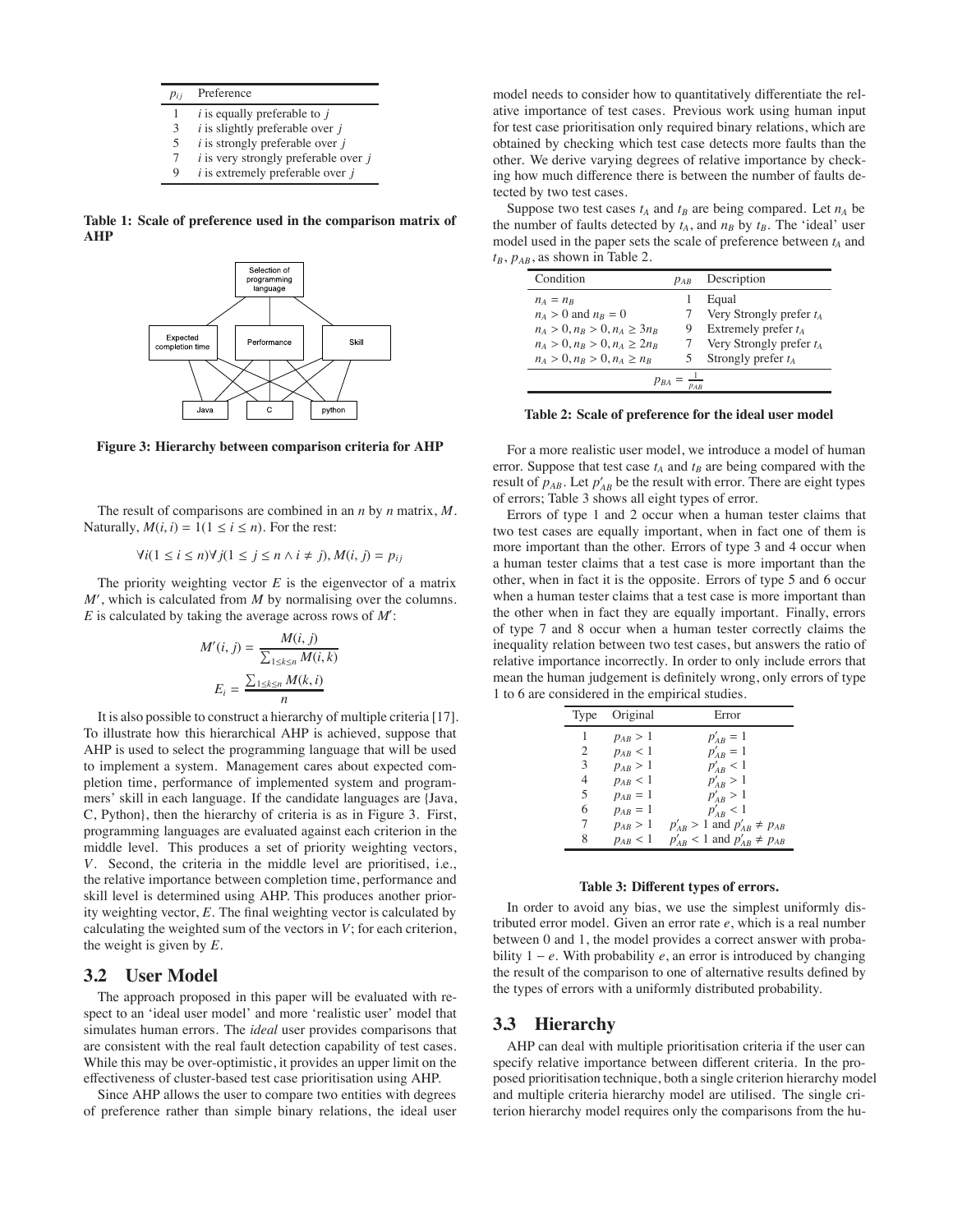man expert. This model allows us to observe how well the proposed technique performs when expert knowledge is used alone. However, the model may produce sub-optimal prioritisation because comparisons only reveal information about the relative quantity of faults found by test cases, not their location. For example, consider the test cases shown in Table 4. The ideal human expert will make pair-wise comparisons  $t_1 \lt t_2$ ,  $t_1 \lt t_3$ , and  $t_2 \lt t_3$ . Since these comparisons are consistent with each other, the sequence provided by AHP is  $\langle t_1, t_2, t_3 \rangle$ . However, the optimal ordering is  $\langle t_1, t_3, t_2 \rangle$ because of the overlap in detected faults between  $t_1$  and  $t_2$ .

|    |   | Test Case Branch 1 Branch 2 Branch 3 Branch 4<br>(Fault 1) (Fault 2) (Fault 3) (Fault 4) |   |
|----|---|------------------------------------------------------------------------------------------|---|
| I1 | X | X                                                                                        |   |
| tэ |   | X                                                                                        |   |
| lг |   |                                                                                          | X |

**Table 4: The optimal sequence is**  $< t_1, t_3, t_2 >$ **. However, perfect pair-wise comparisons will result in**  $t_1 \lt t_2$ ,  $t_1 \lt t_3$ , and  $t_2 \lt t_3$ , **which will produce the sub-optimal sequence**  $\lt t_1, t_2, t_3 >$ .

To overcome this limitation of AHP, the hierarchical AHP model utilises two prioritisation criteria: expert knowledge obtained from pair-wise comparisons and coverage-based prioritisation results. The user comparisons matrix is obtained using the AHP procedure described above. The structural coverage matrix reflects the result of coverage-based prioritisation. Given a result of statement coveragebased prioritisation, the coverage matrix is filled by Algorithm 3. Note that if  $t_i$  comes before  $t_j$  in statement coverage-based prioritisation,  $p_{t_i t_j}$  is set to preference scale of 3, which is weaker than the values used by the user model as shown in Table 2. This is to ensure that the comparisons based on statement coverage should not override the comparisons from the human expert (i.e coveragebased comparisons are made in weaker terms than comparisons by the human expert).

**Algorithm 3:** Coverage Matrix Generator

**Input:** A set of *n* test cases,  $T = \{t_1, \ldots, t_n\}$ , and an ordered set of prioritised positions of each test case in  $T, O = \langle i_1, \ldots, i_n \rangle$ , such that  $i_j = k$  means *j*th test case is  $t_k$ **Output:** An *n* by *n* coverage matrix, *M*

(1) **for**  $i = 1$  **to**  $i \le n$ <br>(2) *M*[*i*][*i*] = 1.0

 $M[i][i] = 1.0$  //equal

- (3) **for**  $j = 1$  **to**  $O_i 1$ <br>(4)  $M[O_i][j] = 3 / j$
- $M[O_i][j] = 3$  // slightly favour  $t_i$
- (5) **for**  $j = O_i + 1$  **to**  $n 1$ <br>(6) *M*[*O<sub>i</sub>]*[*j*] =  $\frac{1}{2}$  //slig
- (6)  $M[O_i][j] = \frac{1}{3}$  //slightly favour *t<sub>j</sub>*

When using multiple criteria, AHP requires the human user to determine the relative importance not only between entities that are being prioritised (i.e. test cases) but also between criteria themselves (i.e. expert knowledge and statement-based prioritisation). Using Table 1, this paper applies a set of 9 different human-tocoverage preference values,  $p_{[H][C]}, \{9, \ldots, 1, \ldots, \frac{1}{9}\}$ . The ICP with single criterion AHP model will be denoted by  $ICP_S$ ; ICP with hierarchical AHP model will be denoted by *ICPM*.

# **4. EXPERIMENTAL SET-UP**

### **4.1 Subjects**

Table 5 shows the subject programs studied in this paper. They range from 412 to 122,169 LOC. Each program and its test suite is taken from Software Infrastructure Repository (SIR) [2].

printtokens and schedule are part of Siemens suite. SIR contains multiple test suites for these programs; four test suites are

| Program     | <b>Test Suite</b> | (Avg.) TS Size | LOC     |
|-------------|-------------------|----------------|---------|
| printtokens | 4                 | 317.00         | 726     |
| schedule    | 4                 | 225.25         | 412     |
| space       | 4                 | 158.50         | 6,199   |
| qzip        |                   | 2.12           | 5,680   |
| sed         |                   | 370            | 14,427  |
| vim         |                   | 975            | 122,169 |
| bash        |                   | 1061           | 59,846  |

#### **Table 5: Subject programs and their test suite size**

chosen randomly. space is an Array Description Language (ADL) interpreter that was developed by European Space Agency. From SIR, four test suites are chosen randomly. gzip, sed, vim and bash are widely used Unix programs. Only one test suite is available for these programs. Coverage data for the subject programs are generated using gcov, a widely used profiling tool for gcc.

### **4.2 Suitability Test Configuration**

SIR contains versions with injected faults and the mapping from test cases to the faults detected by each test case; for gzip, sed, vim and bash, it contains multiple consecutive versions of the source code and corresponding fault detection information. Whenever available, the empirical study for the suitability testing utilises two distinct, consecutive versions of the program. The faults from the first version are used as AR (Already Revealed), whereas the faults from the second version is used as TBR (To Be Revealed). For printtokens, schedule and space, multiple versions of the source code are available but there exists a single set of fault detection information for a single version. For these programs, we randomly divide the known faults into the AR and TBR sets and re-use the structural coverage recorded from the source code of the same version. Table 6 shows the size of group AR and TBR for each program respectively.

| Program     |    | Size of AR Size of TBR Mult. Ver. |     |
|-------------|----|-----------------------------------|-----|
| printtokens |    |                                   | No  |
| schedule    |    | 5                                 | No  |
| space       | 18 | 20                                | No  |
| gzip        |    | 3                                 | Yes |
| sed         | 6  |                                   | Yes |
| vim         |    | 3                                 | Yes |
| bash        |    | g                                 | Yes |

**Table 6: Subject programs and the size of AR (Already Revealed) and TBR (To Be Revealed) sets**

#### **4.3 Evaluation**

The results of ICP are compared to the optimal ordering, *OP*, and statement coverage-based ordering, *S C*. The optimal ordering is obtained by prioritising the test cases based on the fault detection information. It is impossible to know fault detection record in advance, and therefore, the optimal ordering is not available in the real world. Statement coverage-based ordering is obtained by performing additional-statement prioritisation. This method has been widely studied and known to produce reasonable results [6, 13].

In the first set of empirical studies, we evaluate ICP against *OP* and *S C* using Average Percentage of Fault Detection (APFD) metric [5]. Let *T* be the test suite containing *n* test cases and let *F* be the set of *m* faults revealed by  $T$ . For ordering  $T'$ , let  $TF_i$  be the order of the first test case that reveals the *i*th fault. APFD value for *T*' is calculated as following: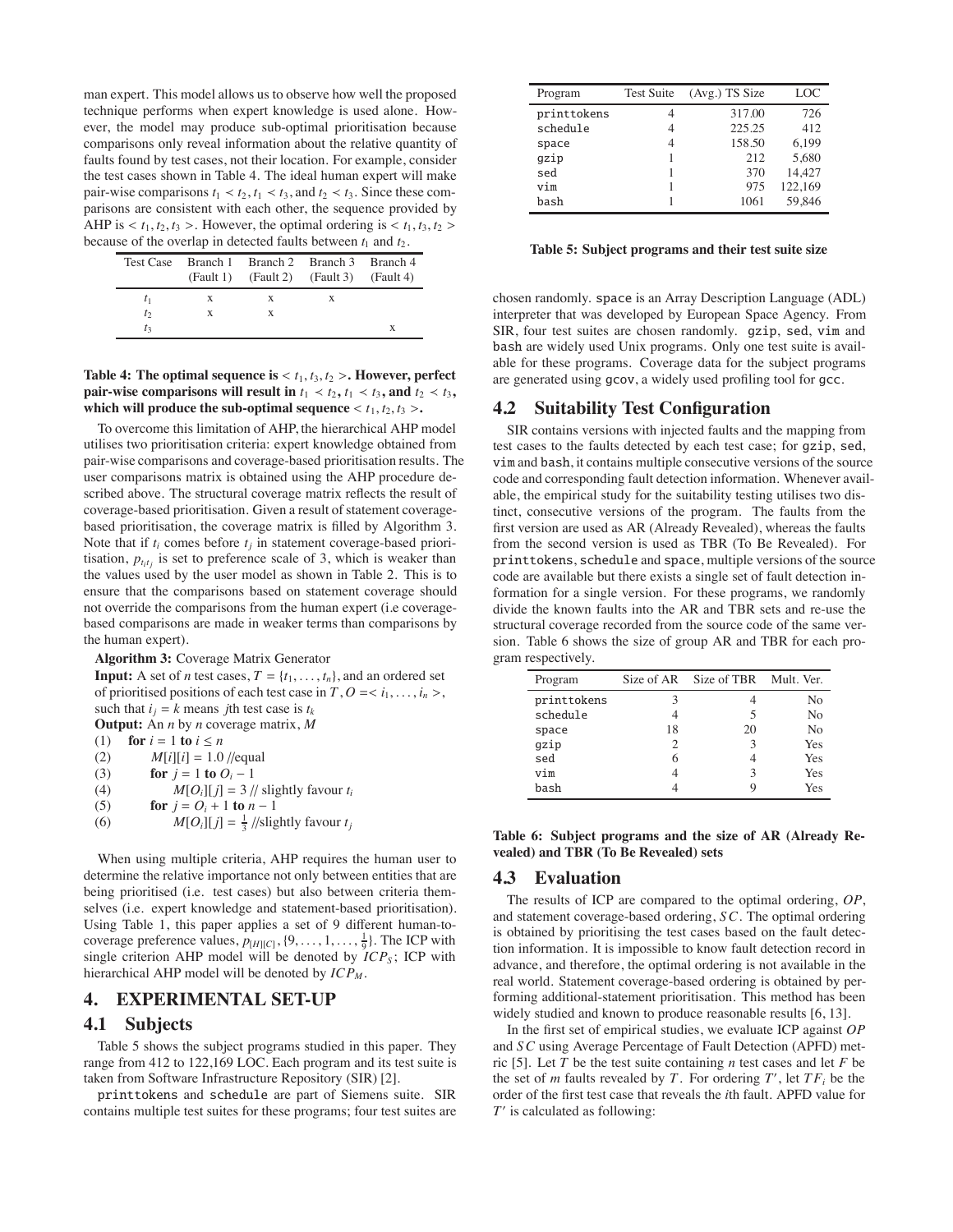$$
APFD = 1 - \frac{TF_1 + \ldots + TF_m}{nm} + \frac{1}{2n}
$$

ICP experiments are performed with different values for user error rates ranging from 0.05 (user is wrong 5 times out of 100 on average) to 1.0 (user is always wrong) in steps of 0.05.

## **4.4 Research Questions**

This paper considers the following research questions:

**RQ1. E**ff**ectiveness:** Is there any difference in effectiveness between ICP, optimal ordering and coverage-based prioritisation?

**RQ2. Configuration:** When the human input is combined with other prioritisation criteria such as structural coverage, what is the ideal configuration between human input and other criteria?

In order to answer **RQ1** and **RQ2**, we evaluate two different hybrid-ICP instances, one with single hierarchy model AHP and the other with multiple hierarchy model AHP. For **RQ1**, we measure the APFD of the produced ordering and compare it to those of optimal ordering and statement coverage-based prioritisation. For **RQ2**, we execute the hybrid ICP with multiple hierarchy model AHP. The secondary prioritisation criteria is derived from statement coverage-based prioritisation using the algorithm shown in Section 3.3. We measure APFD of the test case sequences obtained by using different values of  $p_{[H][C]}$  and compare these to those of optimal ordering and statement coverage-based prioritisaiton. **RQ1** and **RQ2** are answered in Section 5.1.

The second part of the empirical studies deals with tolerance and suitability. Since the quality of the results produced by the proposed technique depends directly on the quality of the human user's input, it is necessary to study how high the allowable level of error rate can be while producing results that are better than coveragebased techniques.

**RQ3. Tolerance:** What is the highest human error rate that can be tolerated while yielding performance superior to the coveragebased techniques?

For suitability study, we apply the automated suitability test to subject programs and their test suites using the AR faults and see if the difference between ICP and coverage-based prioritisation is consistent with the result of effectiveness and efficiency studies.

**RQ4. Suitability:** How accurately does the automated suitability test predict the successful result of ICP?

**RQ3** is answered in the second part of the empirical study, by increasing the error rate and observing the statistics of the results. **RQ4** is answered by performing automated suitability test and comparing the results to those of effectiveness and efficiency study. **RQ3** and **RQ4** are answered in Section 5.2.

# **5. RESULTS AND ANALYSIS**

#### **5.1 Effectiveness & Configuration**

Table 7 shows the APFD values measured from the single-hierarchy model approach, *ICP<sub>S</sub>*. The cells with grey background denote configurations that outperformed statement coverage-based prioritisation in terms of APFD metric. The proposed technique only outperforms coverage-based techniques with the right combination of program and test suite. For example, suite 1 and suite 2 of space show improvement over *S C*, but suite 3 and suite 4 do not. The clustering also has detrimental effect on the test suite of bash; the APFD value produced by *ICPS* is lower than that of *S C*. Overall, out of 16 prioritisation problems, *ICP<sub>S</sub>* produces higher APFD than

statement coverage-based prioritisation for 9 cases. Note that these results assume the human input from the *ideal* user and, therefore, the results are deterministic. The increases in APFD range from 0.5% to 21.8% with average increase of 6.5%. This provides an answer to **RQ1**.

Table 8 shows the results from the multiple-hierarchy model approaches,  $ICP_M$ . Each configuration uses different  $p_{[H][C]}$  value to prioritise the criteria, i.e., comparisons made by human expert and statement coverage-based prioritisation. One trend observed in every prioritisation is that higher  $p_{[H][C]}$  tends to produce higher APFD metric values. With a few exceptions, observed APFD values monotonically decrease as  $p_{[H][C]}$  decreases. This implies that the ideal configuration for the hybrid  $ICP_M$  approach is to set  $p_{[H][C]}$  = 9, i.e. to favour the human judgement extremely. This provides an answer to **RQ2**. With  $p_{[H][C]} = 9$ , the increases in APFD range from 0.7% to 22% with average increase of 6.4%.

## **5.2 Tolerance & Suitability**

Now we turn to the second set of research questions. Regarding the tolerance study and **RQ3**, Figure 4 and Figure 5 show how APFD values from  $ICP<sub>S</sub>$  and  $ICP<sub>S</sub>$  deteriorate as error rate increases from 0.05 to 1.0. Comparing Figure 4 and Figure 5 with Table 7 and Table 8, test suites for which ICP does not achieve improvement tend to be less resistant to increasing error rate. On the other hand, test suites for which ICP is capable of making improvement over statement coverage-based prioritisation tend to produce more robust APFD values as the error rate increases. The test suite for gzip is capable of producing higher APFD values than statement coverage with error rates up to 0.45. Surprisingly, test suites for schedule, sed, vim, and two test suites for space are capable of producing higher APFD values than statement coverage with error rates up to 1.0, i.e. under the situation when the human expert always makes incorrect comparisons.

Figure 6 provides an explanation to this seemingly counter-intuitive phenomenon. Figure 6 contains following three boxplots. In each subplot, *Random* shows APFD of random ordering of test cases with no clustering; *RCRP* (Random Clustering Random Prioritisation) shows APFD of randomised ICP with random clustering with *k* = 14 and *HCRP* (Hierarchical Clustering Random Prioritisation) shows APFD of randomised ICP with hierarchical clustering. The solid horizontal line represents APFD value of the optimal ordering; the dotted horizontal line represents APFD value of the statement coverage-based prioritisation. There exists a common trend between all programs for which ICP produced successful improvement. For these programs, either the mean of *HCRP* or the upper quartile observation of the box plot is higher than the APFD of statement coverage-based prioritisation. It can be concluded that the clustering with  $k = 14$  works for the prioritisation of these programs and their test suites. Note that all the prioritisation is performed randomly for *HCRP*. Our conjecture is that, for these programs, any prioritisation technique that performs better than a purely random approach will eventually make an improvement over statement coverage-based prioritisation.

Table 9 confirms this conjecture, and provides an answer for **RQ4**. It compares the result of the suitability test for faults in AR and TBR sets of each program with the optimal ordering and the statement coverage-based prioritisation. Hierarchical Clustering/Statement Prioritisation (HCSP) represents the ICP with statement coverage prioritisation both for intra- and inter-cluster stage, combined with hierarchical agglomerative clustering of  $k = 14$ . No Clustering/Statement Prioritisation (NCSP) represents traditional statement coverage-based prioritisation. Note that both configurations are deterministic and can be automated. For the faults in the AR set, both NCSP and HCSP are executed. If the result of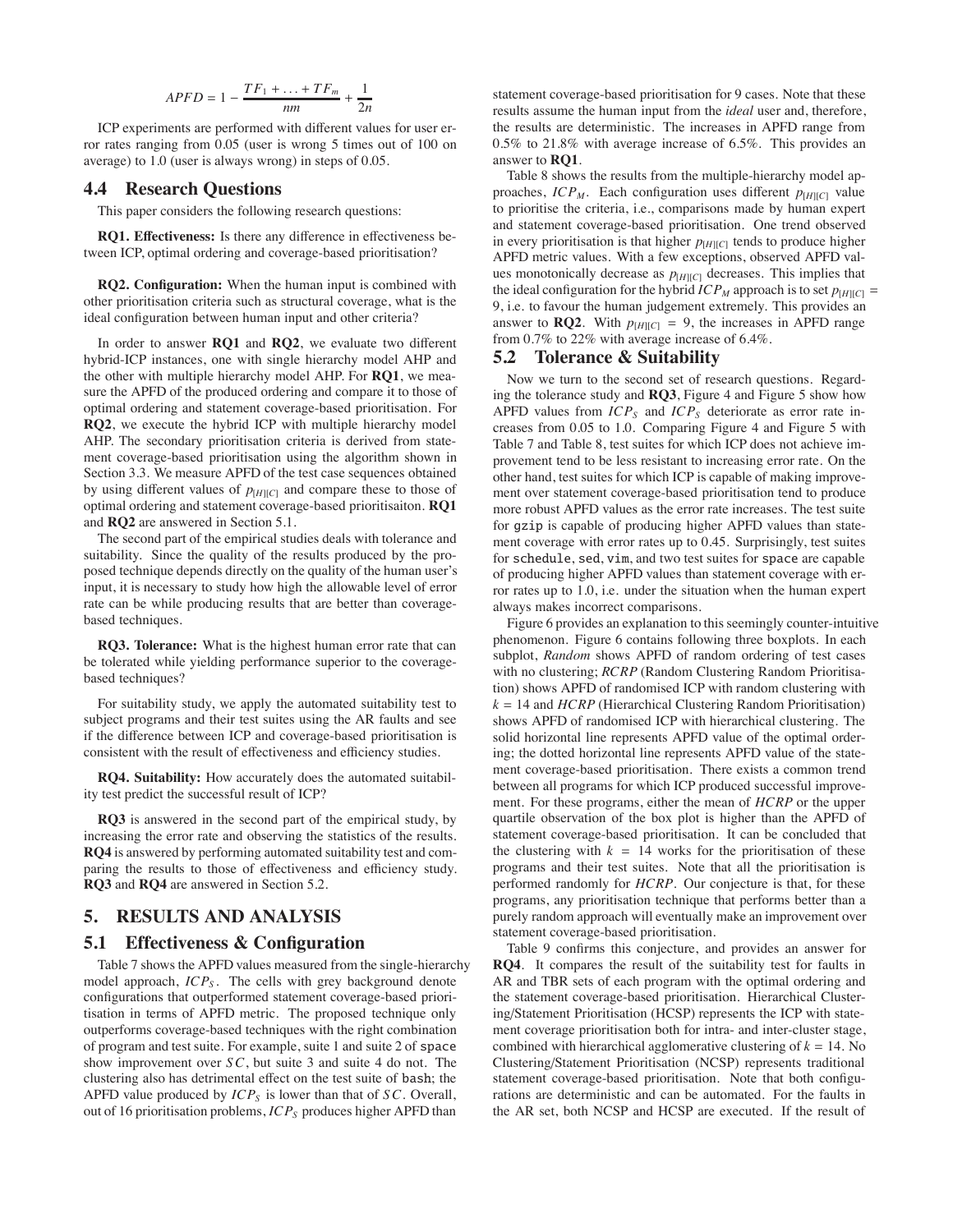| Subject           |       |       | printtokens |       |       |       | schedule |       |       | space |       |       | QZ1D  | sed   | <b>V1m</b> | bash  |
|-------------------|-------|-------|-------------|-------|-------|-------|----------|-------|-------|-------|-------|-------|-------|-------|------------|-------|
| <b>Test Suite</b> |       |       |             |       |       |       |          |       |       |       |       |       |       |       |            |       |
| OΡ                | በ 005 | በ 995 | 0.997       | በ 995 | 0.991 | 0.995 | 0.993    | 0.993 | 0.983 | 0.985 | 0.985 | 0.982 | 0.996 | 0.997 | 0.998      | 0.999 |
| ICP <sub>S</sub>  | 0.806 | 0.974 | 0.967       | 0.868 | 0.824 | 0.917 | 0.952    | 0.913 | 0.948 | 0.933 | 0.930 | 0.927 | 0.996 | 0.905 | 0.903      | 0.144 |
| S C               | 0.930 | 0.992 | በ 072       | 0.960 | 0.806 | 0.865 | 0.782    | 0.844 | 0.899 | 0.863 | 0.948 | 0.947 | 0.980 | 0.876 | 0.899      | 0.210 |

**Table 7: APFD values obtained from** *ICPS* **and ideal user model compared to those of the optimal ordering and the statement coverage-based prioritisation. Cells with grey background represent the fact that** *ICPS* **outperformed statement coverage-based prioritisation in terms of APFD.**

| Subject           |     | schedule<br>printtokens |       |       |       |       |       |       |       | space | gzip   | sed   | vim   | bash  |       |       |       |
|-------------------|-----|-------------------------|-------|-------|-------|-------|-------|-------|-------|-------|--------|-------|-------|-------|-------|-------|-------|
| <b>Test Suite</b> |     |                         |       |       | 4     |       |       |       | 4     |       |        | 3     | 4     |       |       |       |       |
| OP                |     | 0.995                   | 0.995 | 0.997 | 0.995 | 0.991 | 0.995 | 0.993 | 0.993 | 0.983 | 0.9852 | 0.985 | 0.982 | 0.996 | 0.997 | 0.998 | 0.999 |
|                   | 9   | 0.807                   | 0.974 | 0.967 | 0.871 | 0.825 | 0.916 | 0.954 | 0.912 | 0.946 | 0.938  | 0.931 | 0.927 | 0.996 | 0.905 | 0.905 | 0.144 |
|                   |     | 0.807                   | 0.974 | 0.967 | 0.871 | 0.825 | 0.916 | 0.954 | 0.912 | 0.946 | 0.939  | 0.931 | 0.926 | 0.996 | 0.905 | 0.905 | 0.144 |
|                   | 5   | 0.807                   | 0.974 | 0.967 | 0.871 | 0.825 | 0.915 | 0.954 | 0.912 | 0.947 | 0.939  | 0.931 | 0.926 | 0.996 | 0.905 | 0.905 | 0.144 |
| ICP <sub>M</sub>  | 3   | 0.807                   | 0.974 | 0.966 | 0.871 | 0.825 | 0.914 | 0.952 | 0.912 | 0.946 | 0.940  | 0.931 | 0.926 | 0.996 | 0.905 | 0.905 | 0.144 |
| P[H][C]           |     | 0.807                   | 0.974 | 0.966 | 0.871 | 0.824 | 0.915 | 0.951 | 0.912 | 0.946 | 0.939  | 0.930 | 0.923 | 0.996 | 0.905 | 0.904 | 0.144 |
|                   | 1/3 | 0.808                   | 0.973 | 0.966 | 0.870 | 0.823 | 0.905 | 0.945 | 0.909 | 0.943 | 0.937  | 0.929 | 0.920 | 0.991 | 0.902 | 0.904 | 0.144 |
|                   | 1/5 | 0.807                   | 0.973 | 0.966 | 0.870 | 0.820 | 0.903 | 0.943 | 0.907 | 0.943 | 0.936  | 0.928 | 0.920 | 0.988 | 0.902 | 0.904 | 0.144 |
|                   | 1/7 | 0.807                   | 0.973 | 0.966 | 0.870 | 0.821 | 0.901 | 0.941 | 0.906 | 0.943 | 0.936  | 0.928 | 0.919 | 0.987 | 0.902 | 0.904 | 0.144 |
|                   | 1/9 | 0.806                   | 0.973 | 0.966 | 0.870 | 0.821 | 0.901 | 0.941 | 0.904 | 0.943 | 0.935  | 0.928 | 0.919 | 0.985 | 0.902 | 0.904 | 0.144 |
| SC <sup>-</sup>   |     | 0.930                   | 0.992 | 0.972 | 0.960 | 0.806 | 0.865 | 0.782 | 0.844 | 0.899 | 0.863  | 0.948 | 0.947 | 0.980 | 0.876 | 0.899 | 0.210 |

Table 8: APFD values obtained from *ICP<sub>M</sub>* with different  $p_{[H][C]}$  values and ideal user model, ranging from 'extremely favours human  $\epsilon$  expert's judgement (9)' to 'extremely favours coverage-based prioritisation  $(\frac{1}{9})$ '.

HCSP is equal to or higher than that of NCSP, the specific pair of SUT and test suite is said to *pass* the suitability test. A *pass* means that the hierarchical clustering has a positive impact on statement coverage-based prioritisation. Therefore, we expect that replacing statement coverage-based prioritisation with techniques such as AHP will only improve the prioritisation of any SUT and test suite that passed suitability test. This expectation is then checked using the TBR set of faults. If ICP<sub>M</sub> produces higher APFD than NCSP for a pair of (SUT, test suite) that passed suitability test, it can be said that the test produced a correct prediction. Since the aim of the suitability test is to avoid wasting human effort, false positive tests presents higher risk than false negative tests.

The results in Table 9 indicate the passed tests with grey background. For all 8 tests that passed, the subsequent experiments with faults in the TBR set confirm the result of suitability test. That is, ICP*<sup>M</sup>* produces higher APFD than statement coverage-based prioritisation. There are two false negative results, marked with (\*). Suite 2 of schedule and vim do not pass the suitability test, but ICP does produce higher APFD than NCSP. There is no false positive test result. The remaining 6 pairs of program/test suite do not pass the suitability test, and the subsequent experiments with faults in the TBR set confirm the correctness of the suitability test. In summary, **RQ4** is answered positively with 14 correct predictions (8 pass, 6 fail) out of 16 cases. The remaining two cases are comparatively harmless false negatives.

# **5.3 Limitations & Threats to Validity**

Threats to internal validity concern the factors that might have affected the performance the proposed technique. The accuracy of execution trace data and fault detection data can have a significant impact on the performance. To address this, the execution traces were obtained using a widely used and well known compile/profiling tool, gcc and gcov. Fault detection data were obtained from SIR [2].

Threats to external validity concern the conditions that limit generalisation of the results. The novelty of the proposed technique lies in the combination of clustering and pair-wise comparisons. This paper uses the agglomerative hierarchical clustering for the former and AHP for the latter, but other combinations of techniques may produce different results. Different combinations of techniques should be studied in order to address this concern. The representativeness of the test suites and subject programs is another primary concern. However, the paper studies programs with sizes ranging from 412 LoC to over 100KLoc. When multiple test suites are available, four different test suites were randomly chosen to avoid any bias based on the choice of test suites.

# **6. RELATED WORK**

Test case prioritisation techniques aim to improve the efficiency of regression testing by prioritising test cases so that earliest fault detection is possible. Since fault detection information is not known in advance, test case prioritisation techniques tend to use surrogates as their criteria. Structural coverage is an often used surrogate for fault detection capability [6, 7, 11, 12, 14, 15, 16, 20].

Rothermel et al. performed empirical studies of several different prioritisation techniques [15, 16]. The authors consider diverse surrogates such as branch-total, branch-additional, statementtotal, statement-additional, Fault-Exposing Potential (FEP)-total, and FEP-additional. The 'total' approaches correspond to the normal greedy algorithm, whereas 'additional' approaches correspond to the additional greedy algorithm. The authors report that there is no single criterion that dominates others in terms of rate of fault detection. Elbaum et al. extended the additional greedy approach of Rothermel et al. by incorporating the fault criticality and the cost of executing test cases [7].

The use of clustering in test case prioritisation is not entirely new. Leon et al. prioritised test cases by forming clusters of their execution profile [10] and showed that their approach can outperform coverage-based prioritisation. However, this work differs in its aim (to reduce the cost of human based pair-wise comparison) and the choice of dissimilarity metric for clustering (hamming distance compared to Euclidean distance of Leon et al.).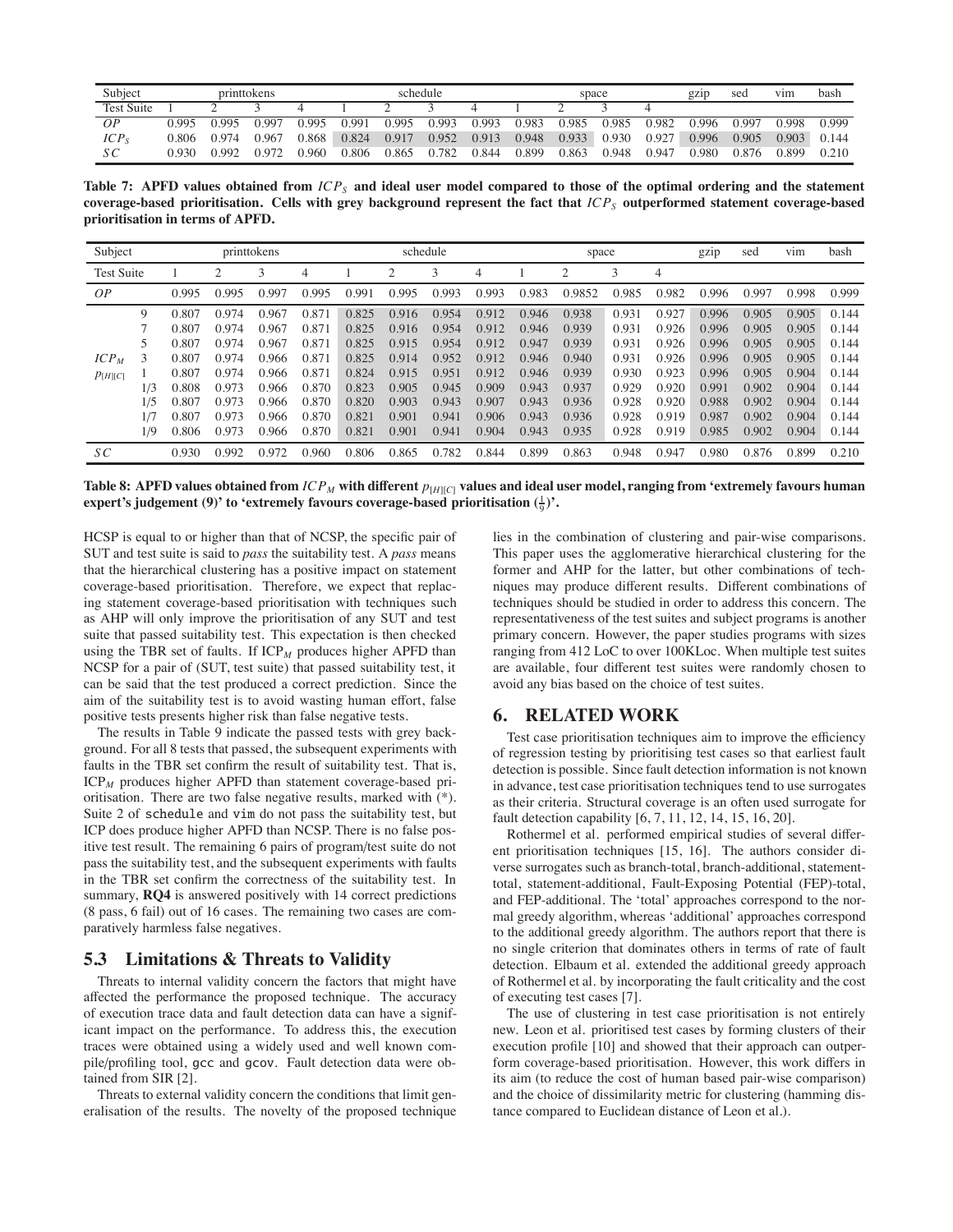

**Figure 4: Boxplots of APFD values of** *ICPS* **configuration with error rate ranging from 0.05 to 1.0 in steps of 0.05 on the** *x***-axis. The** *y***-axis shows the observed APFD metric values. For each error rate value, experiments are repeated 30 times to cater for the randomness in the error model. The horizontal dotted line shows the APFD value of statement coverage-based prioritisation. Surprisingly, for the test suites for which** *ICPS* **showed an improvement in Table 7, the mean APFD values tend to stay above this dotted line, even when the error rate is above 0.5. In fact, with the exception of** schedule1 **and** gzip**, even the error rate of 1.0 produces successful results for the test suites for which** *ICPS* **showed an improvement in Table 7.**

AHP has been widely adopted in various software engineering fields where the only meaningful prioritisation criteria is often the human preference. Karlsson et al. applied AHP to requirement prioritisation and empirically compared AHP with several different techniques [9]. Finnie et al. applied AHP to project management and prioritised productivity factors in software development [8]. Douligeris et al. applied AHP to evaluate the Quality-of-Service (QoS) in telecommunication networks [4].

Previous work in the test case management field studied how human involvement can improve the quality of test case prioritisation. Tonella et al. have successfully applied the Case-Base Ranking (CBR) machine learning technique to test case prioritisation [19].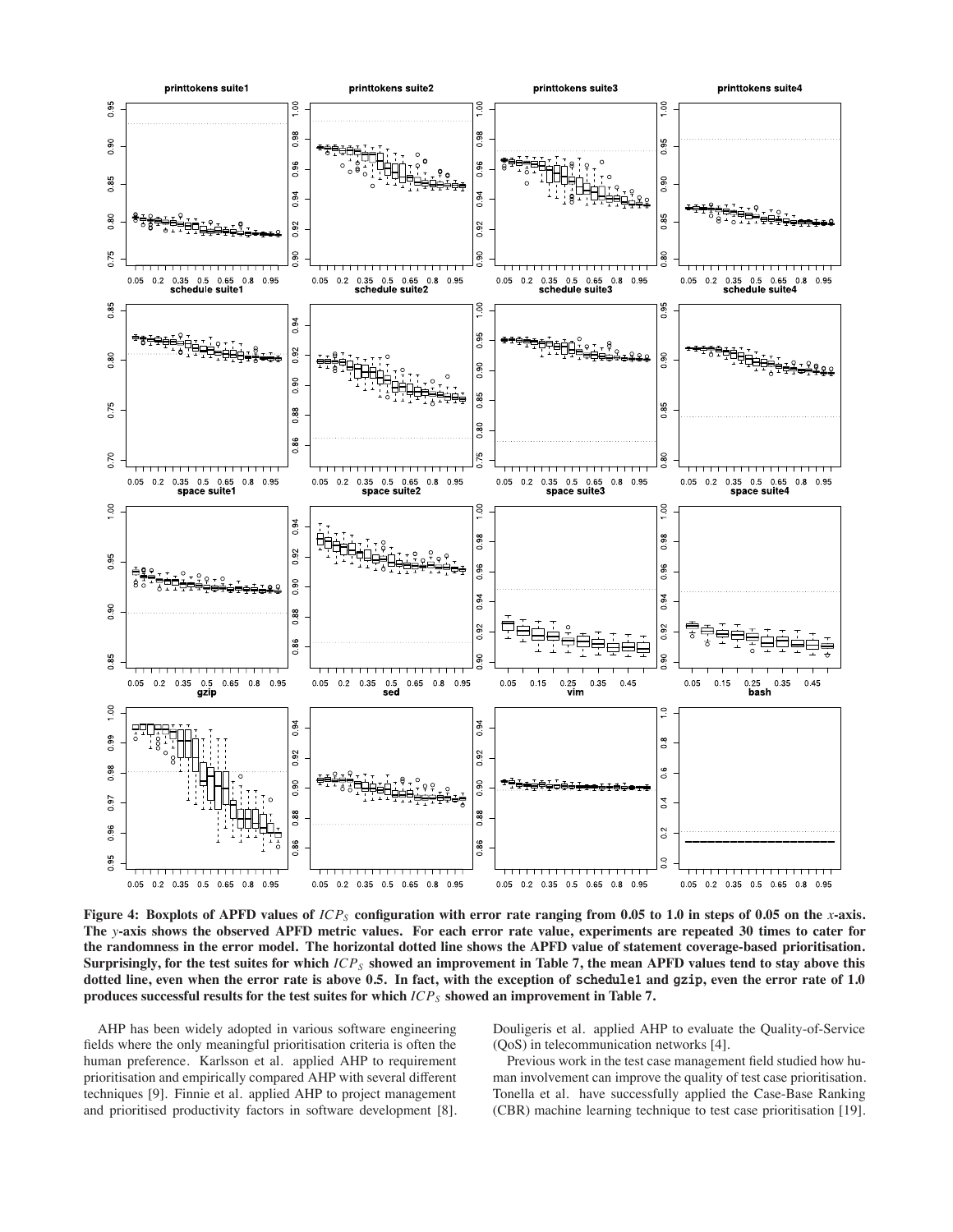

**Figure 5: Boxplots of APFD values of** *ICPM* **configuration with error rate ranging from 0.05 to 1.0 in steps of 0.05 on the** *x***-axis. The** *y***-axis shows the observed APFD metric values. The trend observed in Figure 4 continues. However, it can also be observed that the secondary prioritisation criteria (statement coverage) compliments human input. APFD values show smaller variances compared to Figure 4 and, in some cases, more tolerance in the presence of human error, for example, the case with test suite 1 of** schedule**.**

CBR tries to learn the ordering between the test cases from the additional information it is given such as structural coverage. During the process, CBR presents the human tester with a pair of test cases and asks which one is more important. It combines the human input with the information originally available, and produces an ordering of test cases. The empirical results show that prioritisation using CBR can outperform the existing coverage-based prioritisation techniques.

While this paper starts from the same assumption (that human involvement can improve test case prioritisation), there are several significant differences from this previous work. First, this paper introduces clustering to deal with the high cost of AHP. Without the reduction in effort, the cost of AHP has been considered inhibitive. Second, this paper introduces the error rate in the user model, and thereby provides more realistic observation of the performance of the technique. Finally, the paper introduces an automated assess-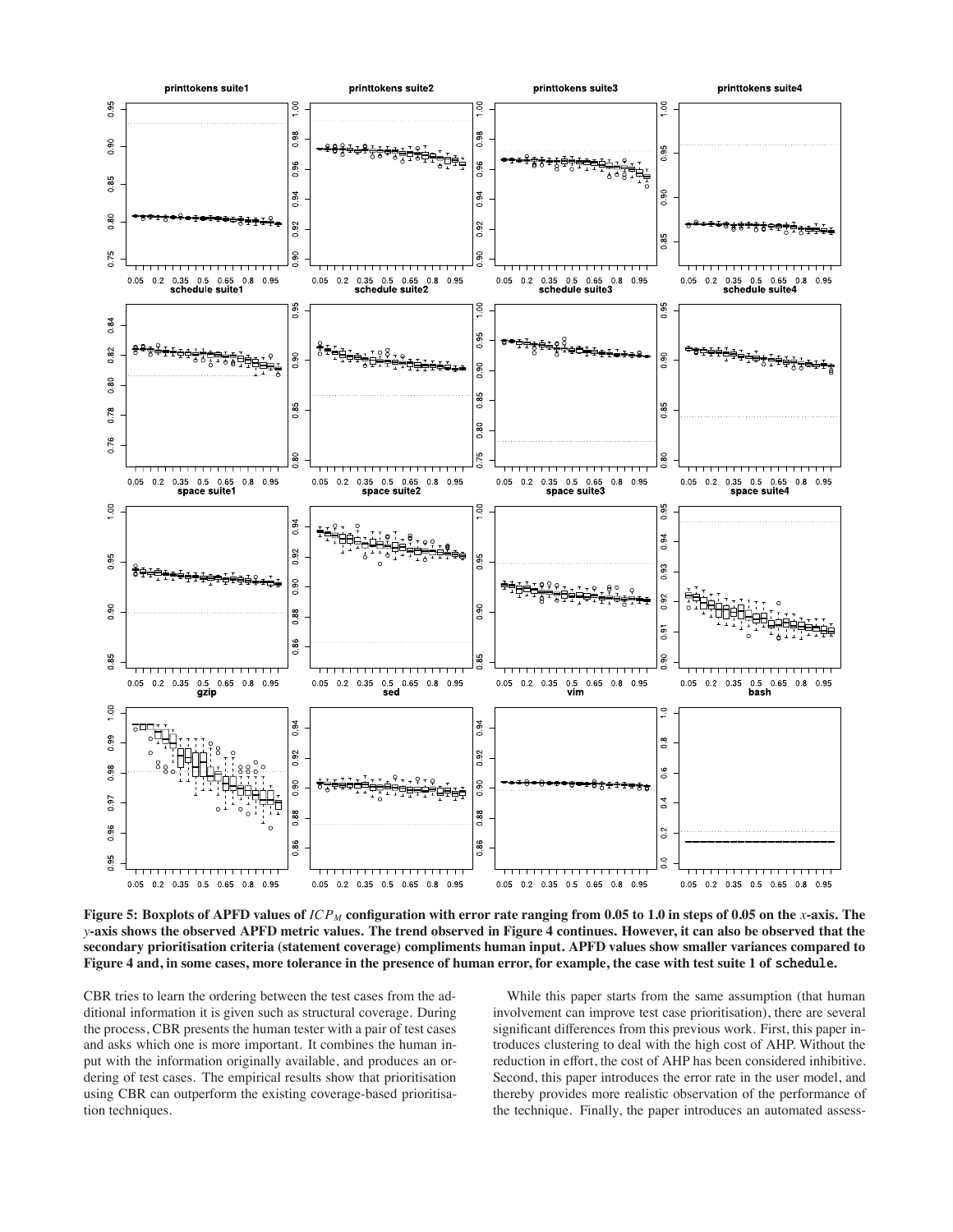

**Figure 6: Boxplots of random prioritisation results. On the** *x***-axis, 'Random' represents random prioritisation with no clustering; 'RCRP' represents random clustering and random ICP; 'HCRP' represents hierarchical clustering and random ICP. The** *y***-axis shows the observed APFD metric values. For programs for which ICP performed well in Section 5.1, HCRP partially outperforms statement coverage-based prioritisation (represented by the dotted lines) even with random prioritisation.**

ment technique that determines whether human effort will be justified by the expected results.

# **7. CONCLUSION & FUTURE WORK**

This paper introduced the use of clustering for human interactive test case prioritisation. Human interaction is achieved by using AHP, which is a widely used decision making tool that has been previously adopted by the Requirements Engineering community. Clustering is applied to reduce the number of pair-wise comparisons required by AHP, making it scalable to regression testing problems. The paper introduced a hybrid Interleaved Clusters Prioritisation technique to combine these two techniques. The empirical studies show that the hybrid ICP algorithm can outperform the traditional coverage-based prioritisation for some programs, even when the human input is erroneous. The paper also presents an